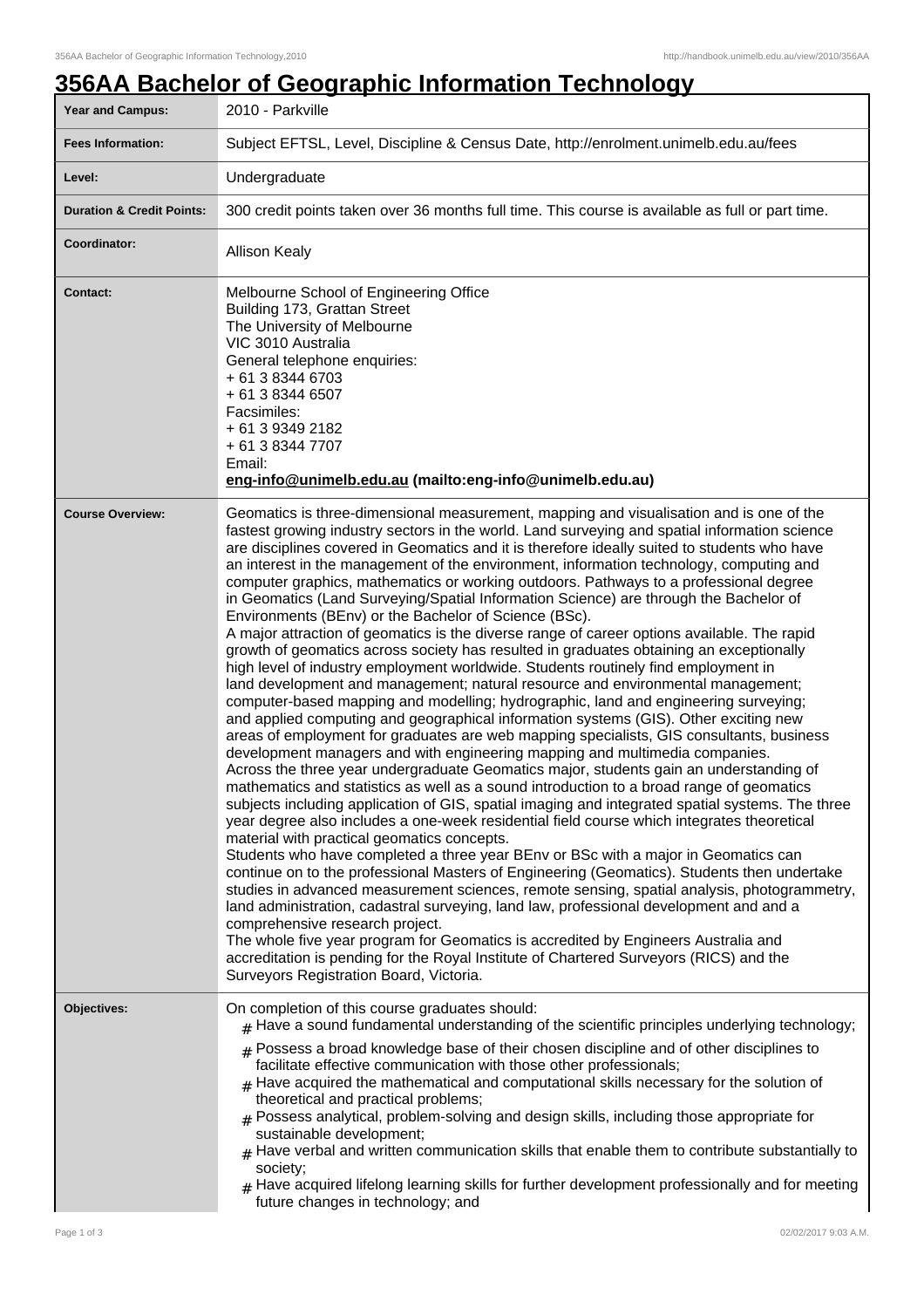|                                                             | $#$ Have acquired a sense of professional ethics and responsibility towards the profession and<br>the community.                                                                                                                                                                                                                                                                                                                                                                                                                                                                                                                                                                                                                                                                                                                                                                                   |                                   |                          |  |  |
|-------------------------------------------------------------|----------------------------------------------------------------------------------------------------------------------------------------------------------------------------------------------------------------------------------------------------------------------------------------------------------------------------------------------------------------------------------------------------------------------------------------------------------------------------------------------------------------------------------------------------------------------------------------------------------------------------------------------------------------------------------------------------------------------------------------------------------------------------------------------------------------------------------------------------------------------------------------------------|-----------------------------------|--------------------------|--|--|
| <b>Course Structure &amp;</b><br><b>Available Subjects:</b> | The recommended or standard course structures are listed below. When setting the timetable<br>every effort will be made to avoid clashes between the times of classes associated with these<br>sets of subjects. Students should be aware however, that if it proves to be impossible to<br>achieve a timetable without clashes in these sets of subjects, the School reserves the right<br>to modify course structures in order to eliminate the conflicts. Students will be advised during<br>the enrolment period of the semester if the recommended courses need to be varied. Where<br>the courses include elective subjects these should be chosen so that timetable clashes are<br>avoided. In particular, students in combined degrees should plan their courses so that the<br>subjects chosen in the other faculty do not clash with those recommended for the engineering<br>component. |                                   |                          |  |  |
| <b>Subject Options:</b>                                     | THERE WILL BE NO ENTRY INTO THIS COURSE FROM 2008. Students enrolled in this<br>course should seek specific advice from the Engineering Student Centre (see contact details<br>above).<br><b>Third Year</b><br>Subjects listed below MUST be taken in this approved order, regardless of semester availability.<br><b>Semester 1</b>                                                                                                                                                                                                                                                                                                                                                                                                                                                                                                                                                               |                                   |                          |  |  |
|                                                             | Subject                                                                                                                                                                                                                                                                                                                                                                                                                                                                                                                                                                                                                                                                                                                                                                                                                                                                                            | <b>Study Period Commencement:</b> | <b>Credit</b>            |  |  |
|                                                             |                                                                                                                                                                                                                                                                                                                                                                                                                                                                                                                                                                                                                                                                                                                                                                                                                                                                                                    |                                   | Points:                  |  |  |
|                                                             | 451-331 Spatial Analysis                                                                                                                                                                                                                                                                                                                                                                                                                                                                                                                                                                                                                                                                                                                                                                                                                                                                           | Not offered 2010                  |                          |  |  |
|                                                             | GEOM40001 Land Administration                                                                                                                                                                                                                                                                                                                                                                                                                                                                                                                                                                                                                                                                                                                                                                                                                                                                      | Semester 1                        | 12.50                    |  |  |
|                                                             | GEOM40005 Professional and Business Studies                                                                                                                                                                                                                                                                                                                                                                                                                                                                                                                                                                                                                                                                                                                                                                                                                                                        | Semester 1                        | 12.50                    |  |  |
|                                                             | Elective (12.5 points)<br><b>Semester 2</b>                                                                                                                                                                                                                                                                                                                                                                                                                                                                                                                                                                                                                                                                                                                                                                                                                                                        |                                   |                          |  |  |
|                                                             | Subject                                                                                                                                                                                                                                                                                                                                                                                                                                                                                                                                                                                                                                                                                                                                                                                                                                                                                            | <b>Study Period Commencement:</b> | <b>Credit</b><br>Points: |  |  |
|                                                             | 451-340 Integrated Spatial Systems 1                                                                                                                                                                                                                                                                                                                                                                                                                                                                                                                                                                                                                                                                                                                                                                                                                                                               | Not offered 2010                  |                          |  |  |
|                                                             | 451-341 Applications of GIS and Remote Sensing                                                                                                                                                                                                                                                                                                                                                                                                                                                                                                                                                                                                                                                                                                                                                                                                                                                     | Not offered 2010                  |                          |  |  |
|                                                             | SINF10002 Concepts in Software Development I                                                                                                                                                                                                                                                                                                                                                                                                                                                                                                                                                                                                                                                                                                                                                                                                                                                       | Not offered 2010                  | 12.50                    |  |  |
|                                                             | Elective (12.5 points)                                                                                                                                                                                                                                                                                                                                                                                                                                                                                                                                                                                                                                                                                                                                                                                                                                                                             |                                   |                          |  |  |
|                                                             | <b>Honours Year</b>                                                                                                                                                                                                                                                                                                                                                                                                                                                                                                                                                                                                                                                                                                                                                                                                                                                                                |                                   |                          |  |  |
|                                                             | Students enrolled in this course should seek specific advice from the Engineering Student<br>Centre (see contact details above) if they intend to complete an honours year.                                                                                                                                                                                                                                                                                                                                                                                                                                                                                                                                                                                                                                                                                                                        |                                   |                          |  |  |
| <b>Entry Requirements:</b>                                  | N/A - as there is no entry into the program from 2008.                                                                                                                                                                                                                                                                                                                                                                                                                                                                                                                                                                                                                                                                                                                                                                                                                                             |                                   |                          |  |  |
| <b>Core Participation</b><br><b>Requirements:</b>           | For the purposes of considering request for Reasonable Adjustments under the Disability<br>Standards for Education (Cwth 2005), and Students Experiencing Academic Disadvantage<br>Policy, academic requirements for this subject are articulated in the Subject Description,<br>Subject Objectives, Generic Skills and Assessment Requirements of this entry. The University<br>is dedicated to provide support to those with special requirements. Further details on<br>the disability support scheme can be found at the Disability Liaison Unitwebsite: http://<br>www.services.unimelb.edu.au/disability/                                                                                                                                                                                                                                                                                    |                                   |                          |  |  |
| <b>Further Study:</b>                                       | N/A                                                                                                                                                                                                                                                                                                                                                                                                                                                                                                                                                                                                                                                                                                                                                                                                                                                                                                |                                   |                          |  |  |
| <b>Graduate Attributes:</b>                                 | Our graduates are known for their high standards and professionalism, their understanding of<br>global issues and their outstanding communication skills. For details, see "Objectives".                                                                                                                                                                                                                                                                                                                                                                                                                                                                                                                                                                                                                                                                                                           |                                   |                          |  |  |
| <b>Professional</b><br><b>Accreditation:</b>                | Royal Institution of Chartered Surveyors                                                                                                                                                                                                                                                                                                                                                                                                                                                                                                                                                                                                                                                                                                                                                                                                                                                           |                                   |                          |  |  |
| <b>Generic Skills:</b>                                      | For details, see "Objectives".                                                                                                                                                                                                                                                                                                                                                                                                                                                                                                                                                                                                                                                                                                                                                                                                                                                                     |                                   |                          |  |  |